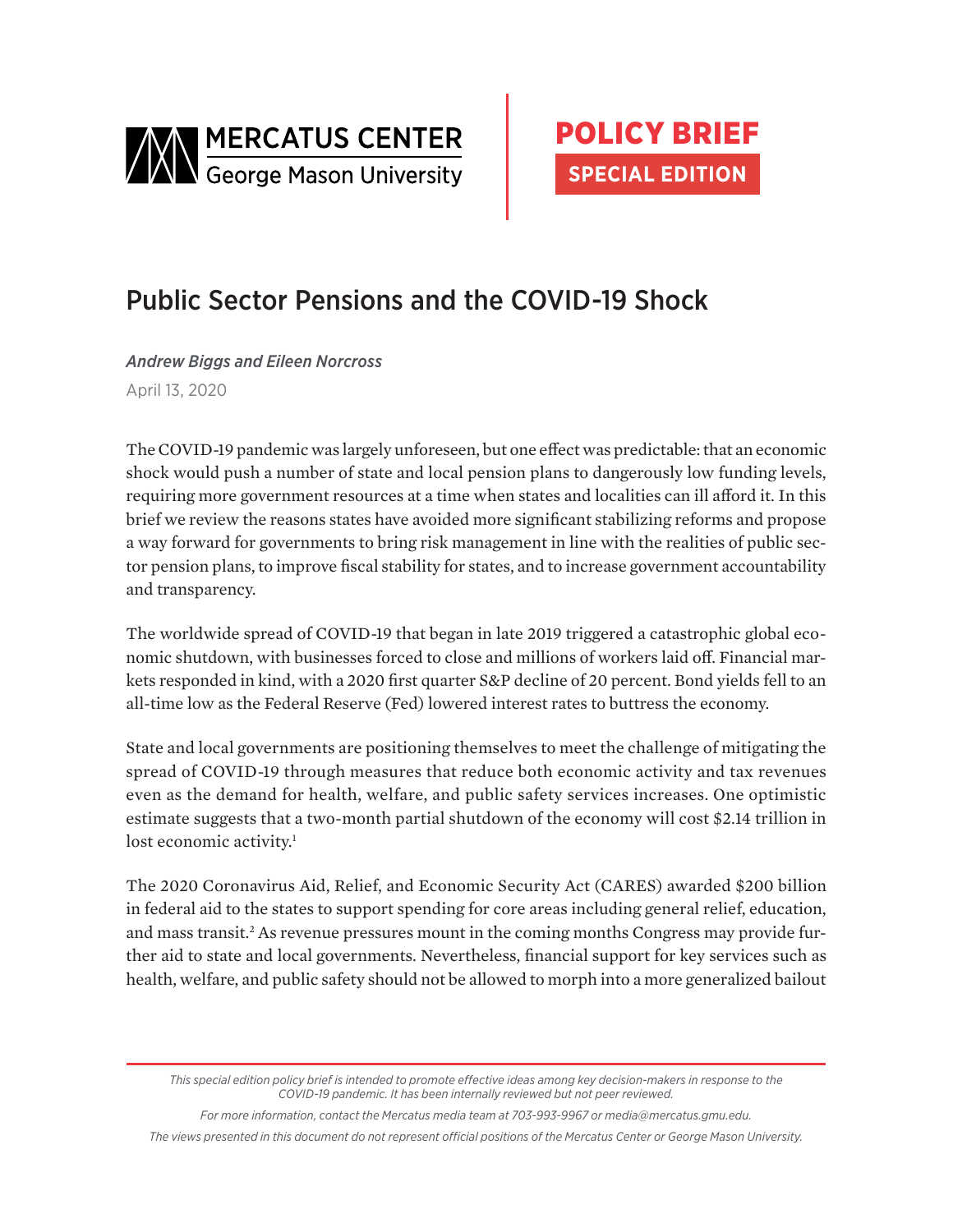of state and local pension plans. The most serious pension funding gaps are largely the result of failures to undertake meaningful pension reforms over the course of the past decade. Any future federal aid packages that might be used to meet pension plan obligations should be conditioned on structural pension reforms.

Conditions for federal assistance should include a de-risking of public pensions' overly aggressive investment strategies, a freezing of pension plans to future benefit accruals, and the establishment of alternate defined contribution retirement plans for affected public sector employees.

## **RECENT HISTORY OF PUBLIC PENSION FUNDING**

The 2008 recession revealed large funding gaps in many state and local pension plans as stock market declines resulted in a loss in value of plan portfolios.3 Using the accounting standards promulgated by the Governmental Accounting Standards Board, average pension funded ratios fell from 102 percent in 2001 to 87 percent in 2007 and to 72 percent in 2012, according to the Public Plans Database maintained by the Center for Retirement Research at Boston College. Rather than staging a recovery, pension funded ratios have remained largely stagnant since that time.

Given less attention has been a decades-long shift in public pension investments away from bonds and other safe holdings toward riskier stocks and alternative investments, including private equity, hedge funds, commodities, and real estate. Given the significant investment losses suffered by public pensions during the Great Recession, a casual observer might have expected public plans to rein in their risk-taking. In reality, investment risk-taking by public plans has only increased since the Great Recession. Data from the Public Plans Database show that in 2008, state and local pensions held an average of 70 percent of their assets in stocks, alternative investments, commodities, or real estate. By 2018, the latest full year of data available, pensions held 74 percent of their investments in these risky assets. These percentage changes likely understate the increase in risk-taking by public plans, since investments in public equities have in part been displaced by increasing portfolio allocations to riskier alternative investments.

Moreover, increased public pension risk-taking occurred during a period in which the number of retirees increased relative to the number of workers participating in the plans, with the result that the average age of participants increased for nearly all public pension plans. The best practice among pension actuaries is for a maturing pension to reduce risk-taking because a greater share of benefits must be paid in the near future and the plan must ensure it has sufficient assets available to pay all benefits as they come due. US public sector plans, in contrast to private sector pensions and pension plans in other countries, did the opposite. A 2014 letter written by the Society of Actuaries expressed concerns that US "public sector plans [were] making choices about risk taking that go against basic risk management principles."4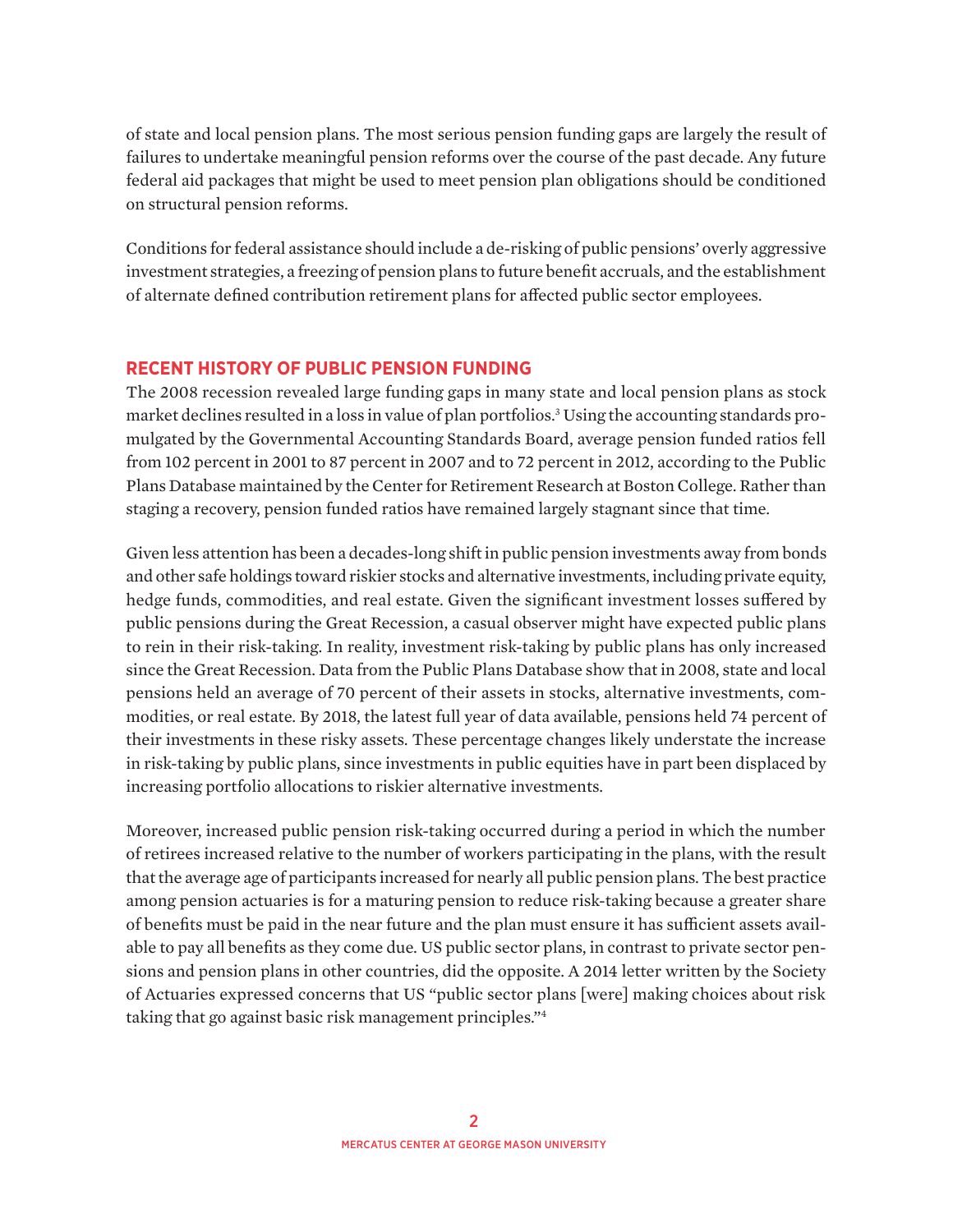As a result of increasingly risky investment portfolios, US state and local government pensions have lost a significant portion of their assets in 2020 even as the growing numbers of retirees have caused cash outflows from these plans to increase. State and local governments have little ability to increase contributions, and the shrinking relative number of active employers means that employee contributions also are limited. These forces have combined to reduce the base of assets held by public plans, giving them less ability to recover financially even if stock markets rebound in 2020 and beyond.

Why did public sector retirement systems act so contrary to conventional best practices? The answer is that they perceived themselves to have little other choice. Many state and local governments had reached their limits in making pension contributions. The required government contributions to state and local pension plans more than doubled from 2001 through 2008, according to the Public Plans Database, but large numbers of governments found themselves unable to make their full contributions and so failed to do so. Required employer contributions have continued to increase since the Great Recession even as pension funded ratios have stagnated. Around the country, public pension trustees—many of whom are appointed by elected officials or by public employee unions—felt pressure to at least limit annual contribution increases by their sponsoring governments.

Likewise, far-reaching pension reforms were largely off the table for political or legal reasons. Many governments enacted modestly increased employee contributions or reduced benefits for newly hired employees. But very few made changes to the rate at which current employees earn future benefits, a step that is perfectly legal for private sector pensions and which can effectively reduce pension underfunding. Some states were able to reduce annual cost-of-living adjustments (COLAs), but in other states COLA changes were deemed a reduction to already-accrued benefits, a step that is generally considered unlawful outside of bankruptcy.

The most attractive option available to public sector pensions was to increase the assumed rate of return on the pension's investments. In the US public sector, GASB rules allow the assumed return on plan assets to be used as the discount rate to calculate the present value of the pension's liabilities and the annual contribution required to fund those liabilities. A higher discount rate can dramatically reduce a government's current pension contribution, albeit by increasing the risk of underfunding in the future. This practice differs from both the US private sector and most overseas pension plans, where the discount rate used to calculate the present value of benefits is generally derived from the yields on bonds, because pension payments promised by public plans resemble bonds in terms of the guarantee offered on such payments and the obligation of the government to pay even if the pension fund runs dry.

In most of the rest of the pension world, plans are free to take investment risk, but they may credit themselves with the rewards of risk-taking only after those risks have paid off. In other words, if investing in stocks increases the assets held by the plan, then the plan's funded ratio rises as its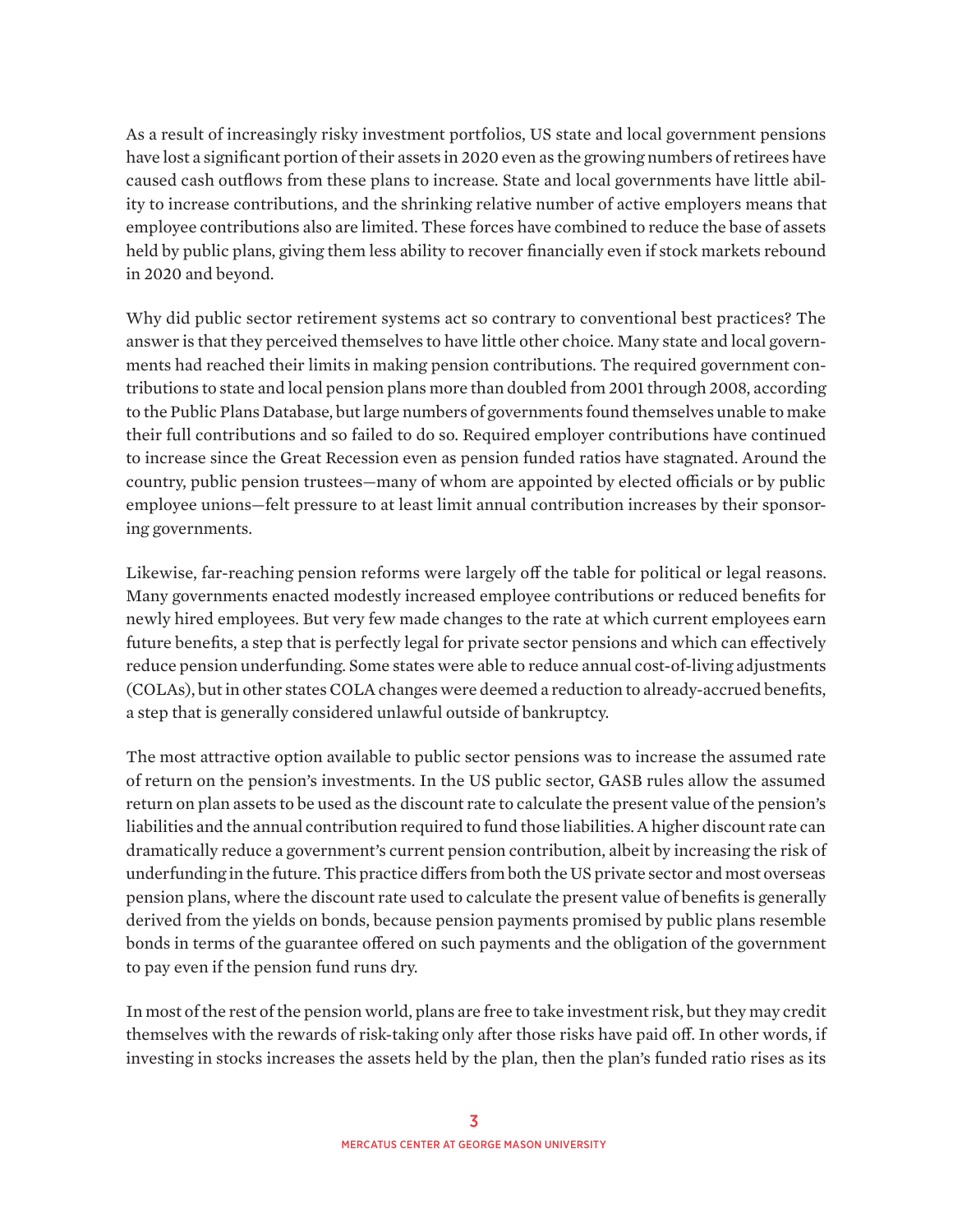assets increase. For state and local governments, however, GASB accounting rules allow pensions to credit themselves with higher returns on stocks before any such returns have materialized. This crediting takes place by using the higher expected return on stocks to discount the present value of the plan's liabilities.

Public sector pensions used two methods to maintain or even increase the inflation-adjusted returns they assumed for plan investments. First, as noted above, public pensions continued their long shift from safe to risky investments. Holdings of fixed income investments declined while pension portfolios increased their holdings of riskier assets, in particular private equity, hedge funds, and real estate.

Second, even as pensions touted modest reductions in the nominal investment returns they assumed, those same pensions reduced their assumptions regarding future inflation by a greater amount. As a result, the real rate of return assumed by public pensions is as high today as it was before the Great Recession, and for a number of public plans the assumed real rate of return on investment has increased.

Moreover, these increases took place in an environment of declining interest rates, which implies that the risk premium pensions assume they will earn over safe investments has also risen. For instance, in 2008 the yield on 10-year Treasury securities was 3.7 percent while the median assumed pension investment return was 8 percent, producing an assumed risk premium over Treasury yields of 4.3 percent. Today, the median state and local pension assumes an investment return of about 7.25 percent, according to the National Association of State Retirement Administrators, while the current yield on 10-year Treasury securities is approximately 0.9 percent. As a result, state and local pensions today assume they will receive a risk premium of around 6.35 percent over Treasury yields, a figure well above the historical risk premium, which lies in the range of 3 to 4 percent.

As a result of inadequate contributions and investment returns that often have fallen short of expectations, pension fund assets have declined relative to the benefits they must fund. For instance, in 2001 the average public pension plan had assets on hand equal to 24 years of benefit payments. By 2008 this had fallen to 17 years of payments and by 2018 to 13 years.<sup>5</sup> These figures imply that the average plan is not in danger of running out of assets in the near future. However, several troubled pension plans may face such risks. For instance, in 2019 the Kentucky Employees Retirement System held assets equal to less than three years of benefit payments. The Illinois State Employees Retirement System had roughly seven years of benefit payments on hand. In both cases, the asset-to-benefits payment ratio is presumably even lower today.

Should a pension's assets be exhausted, the sponsoring government must then fund benefits on a pay-as-you-go basis, meaning that benefit payments must be met out of current budget expenditures. For most pension plans this would imply a large increase in annual government costs.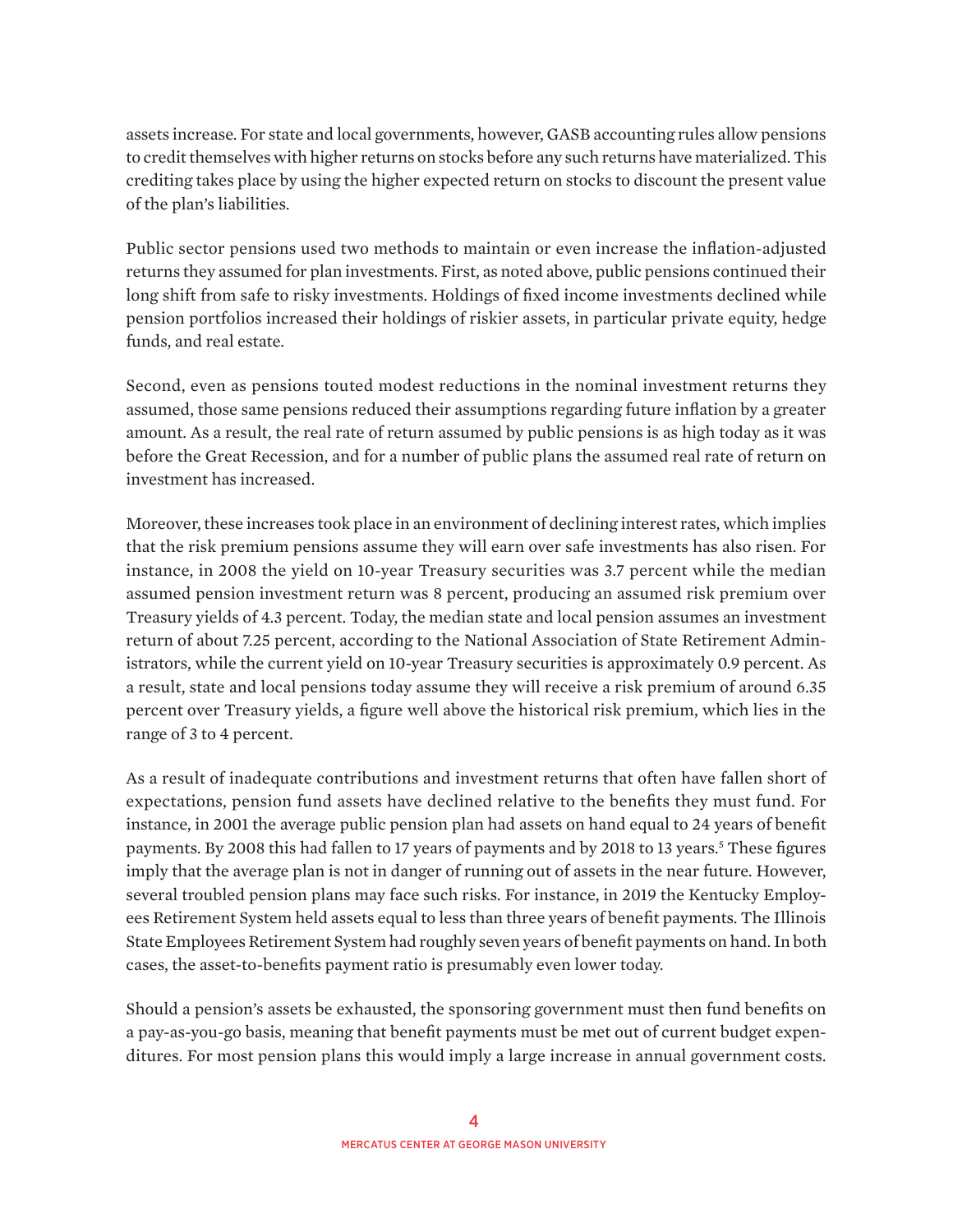For the median pension in the Public Plans Database, annual benefit costs in 2018 were 2.2 times higher than the plan's annual required pension contribution. Thus, shifting pension funding to a pay-as-you-go basis would not reduce the funding burden on the sponsoring government.

# **THE WAY FORWARD FOR PUBLIC SECTOR RETIREMENT PLANS**

Twelve years post-recession and in the midst of a deep economic shock, public sector pensions are faced with several challenges. Budget and revenue constraints mean that the most poorly funded plans will be pushed closer to pay-as-you-go financing. Plans that are moderately well funded have a longer horizon to make structural changes, but nevertheless they may suffer from a depleted asset base.

Given the impracticality of state and local governments dramatically increasing public pension contributions, it is not implausible to conclude that over the next several years the worst-funded states may approach the federal government for financial assistance. The lack of a federal bankruptcy statute for states and the regional economic threat will precipitate a crisis should a state government or even simply its pension plan become insolvent. And in such a crisis there is a distinct possibility that the federal government will have to provide financial aid in the form of loans as other sources of financing become unavailable to states with such a high credit risk.

Were federal financial assistance sought and provided, it must come with mandatory structural reforms designed to present the replication of pension-driven financial distress. Not all state plans face the same degree of fiscal stress. Those states with the deepest underfunding, including Connecticut, Illinois, and New Jersey are also states where deeper structural reforms have been largely avoided. This highlights the need for any federal legislation to be premised on structural reforms that eliminate the need for future assistance.

First, once the stock market recovers, pensions should move to adopt a fund investment strategy that explicitly matches investment risk to the age composition of the pension plan's participants, similar to an age-based target date fund commonly used in 401(k) retirement plans.<sup>6</sup> An investment strategy that reduces the portfolio allocation to equities as the average participant age increases moves closer to an income-generating strategy as pension participants increasingly shift from being workers to retirees. US state and local pensions became the biggest risk-takers in the pension world in order to avoid the realities of their true funding condition. That strategy failed and it should no longer be followed.

Second, states with severely underfunded public pensions should freeze those plans to new benefit accruals, just as an underfunded private sector pension would be required to freeze new benefits. Freezing a pension does not eliminate the plan's unfunded liabilities, but it lowers both the size and the risk of new pension costs that would be created under an alternate plan. That alternate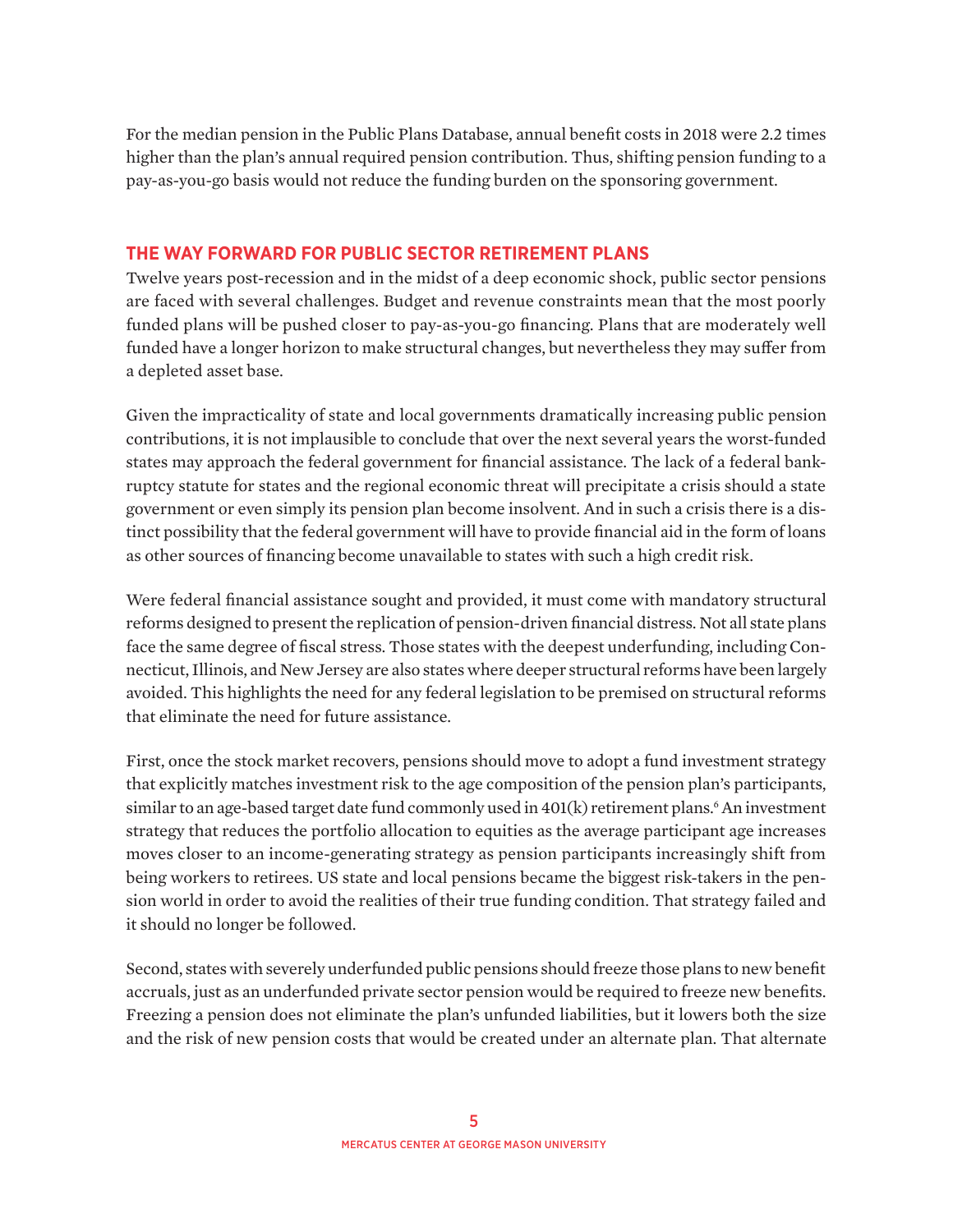plan should be a defined contribution program similar both to 401(k)s and the Thrift Savings Plan in which federal employees participate.

There is precedent for such reforms. Since 2008 several state plans have undertaken structural pension reform that includes creating a defined contribution (DC) plan. For example, in 2015 Oklahoma closed its defined benefit (DB) plan and opened a DC for new state employees. In 2017, Pennsylvania lawmakers enacted Act 5, which gave new state and public school employees a choice between a hybrid DB-DC plan or a DC-only plan. It also allowed current employees to choose between keeping the current DB plan and moving to the hybrid DB-DC plan or the DConly plan. Michigan also offers an established DC retirement plan for public employees. When well designed and established with adequate contributions from both employers and employees, DC plans can build retirement savings that, when combined with Social Security benefits, can provide an adequate income for public employees once they shift into retirement.

### **CONCLUSION**

This brief has reviewed the reason why state and local pension plans face increased risk of underfunding based on their investment strategies, and with it the additional risk that some deeply underfunded plans will be forced to move to pay-as-you-go funding even as the economy eventually recovers from the coronavirus economic shock. Should a state or local pension plan exhaust its assets, the plan's funding requirements would increase substantially and the sponsoring government's ability to make payments may fall into question. In such a case the sponsoring government may seek assistance in maintaining the plan and the rest of the government's essential activities. Should such assistance be sought, conditions must be attached to require structural pension reforms that will put such plans on a sustainable financial footing in the future.

#### **ABOUT THE AUTHORS**

Andrew G. Biggs is a resident scholar at the American Enterprise Institute (AEI), where he studies Social Security reform, state and local government pensions, and public sector pay and benefits. Before joining AEI, Biggs was the principal deputy commissioner of the Social Security Administration (SSA), where he oversaw SSA's policy research efforts.

Eileen Norcross is the vice president of policy research and a senior research fellow at the Mercatus Center at George Mason University. Her research focuses on questions of public finance and how economic institutions support or hamper economic resiliency and civil society. She specializes in fiscal federalism and institutions, state and local government finance, public sector pensions, public administration, and economic development. She is the lead author of "Ranking the States by Fiscal Condition: 2018 Edition."